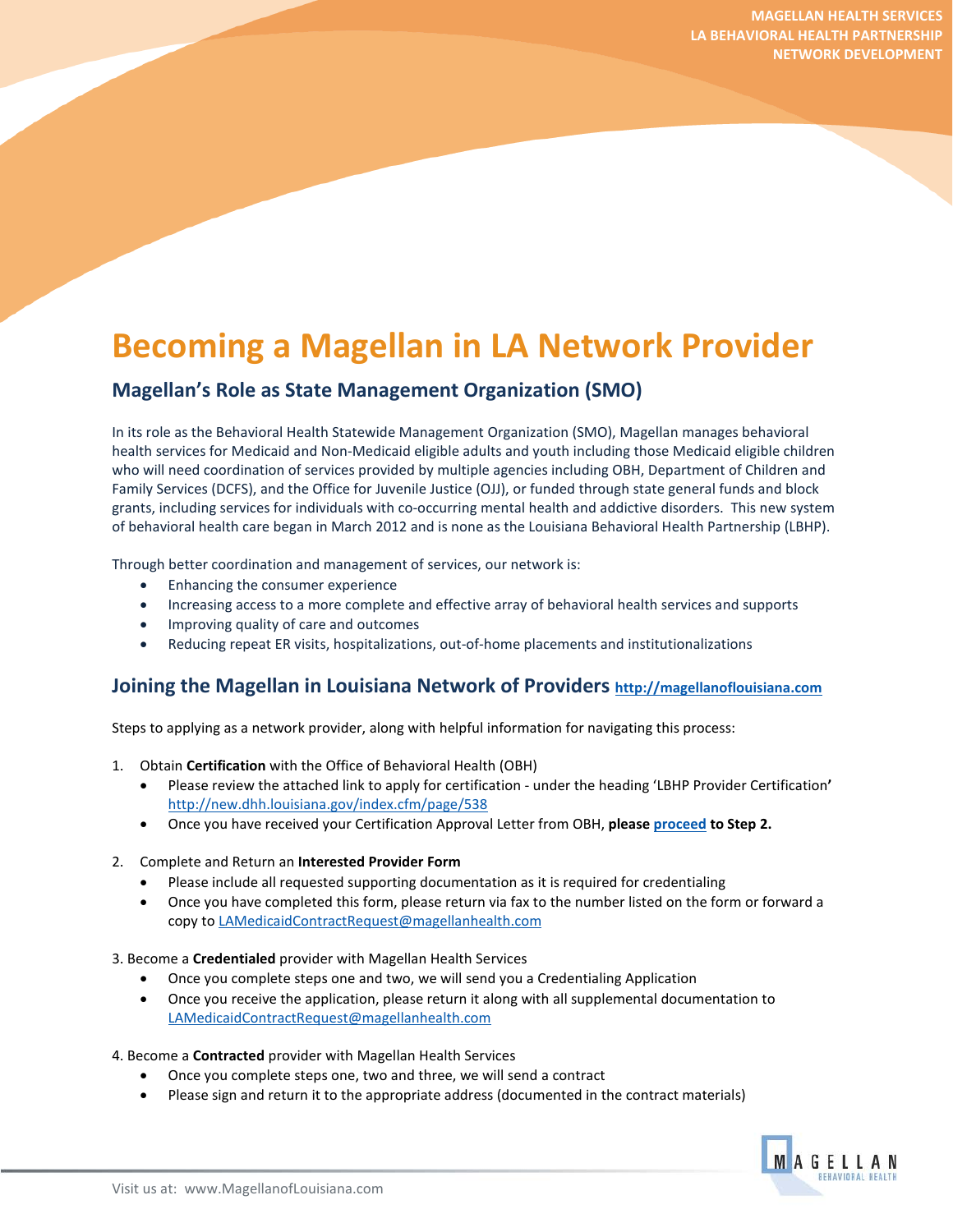# **Additional Resources**

Please take time visit the links listed below to review the LBHP **Service Definition Manual**, **Service Authorization Criteria** and the **Service Manual Codes**. These documents are helpful as you determine the services you would like to be contracted to provide.

## **Service Definition Manual**

<http://new.dhh.louisiana.gov/assets/docs/BehavioralHealth/LBHP/ServicesManual-Current.pdf>

#### **Service Authorization Criteria**

<http://new.dhh.louisiana.gov/assets/docs/BehavioralHealth/LBHP/2012LaSvcAuthCriteriaMNCv5.pdf>

#### **LBHP Service Manual Codes**

<http://new.dhh.louisiana.gov/assets/docs/BehavioralHealth/LBHP/ServicesManualCodes-Current.xlsx>

For all questions related to Credentialing and Contracting, please send an email to [LAMedicaidContractRequest@magellanhealth.com](mailto:LAMedicaidContractRequest@magellanhealth.com)

For all questions related to Certification, please contact the Office of Behavioral Health (OBH)